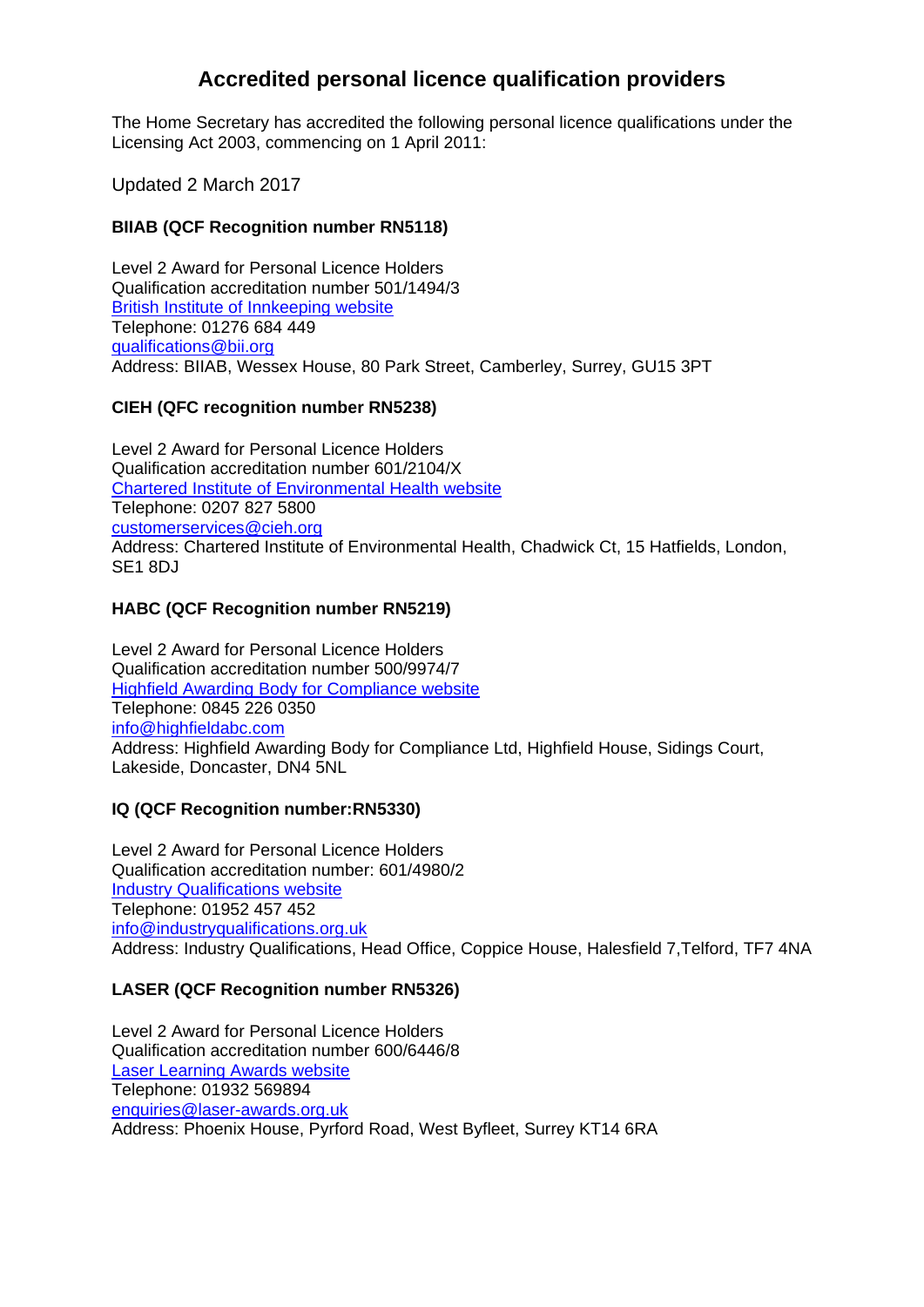### **NCFE (QCF Recognition number RN5156)**

Level 2 Award for Personal Licence Holders Qualification accreditation number 600/1323/0 Northern Council for Further Education website Telephone: 0191 239 8000 info@ncfe.org.uk Address: Q6 Quorum Business Park, Benton Lane, Newcastle Upon Tyne, NE12 8BT

### **Pearson Education Ltd (QCF Recognition number RN5133)**

Level 2 Award for Personal Licence Holders Qualification accreditation number: 601/3483/5 Pearson Education website Telephone: 0844 576 0045 [wblcustomerservices@pearson.com](mailto:wblcustomerservices@pearson.com)  Address: Pearson Education Ltd, 80 Strand, London, WC2R 0RL

#### **QNUK (RQF Recognition number RN5159)**

CentreSupport@Qualifications-Network.co.uk Level 2 Award for Personal Licence Holders Qualification accreditation number 603/1021/2 QNUK website Telephone: 020 8366 5049 Address: Qualifications Network, Suite 23, East Lodge Business village, Botany Bay, Middlesex E2 8AS.

### **SQA (QCF Recognition number RN5167)**

customer@sqa.org.uk Level 2 Award for Personal Licence Holders Qualification accreditation number 600/1269/9 Scottish Qualifications Authority website Telephone: 0845 279 1000 Address: The Optima Building, 58 Robertson Street Glasgow G2 8DQ.

### **Training Qualifications UK**

Level 2 Award for Personal Licence Holders (QCF Recognition number RN5355) Qualification accreditation number 601/6508/X Training Qualifications UK website Telephone: 03333 583344 [account.managers@tquk.org](mailto:account.managers@tquk.org) Address: 84 Liverpool Road, Cadishead, Manchester, M44 5AN

Please contact these bodies directly for information on courses, costs and availability in your area.